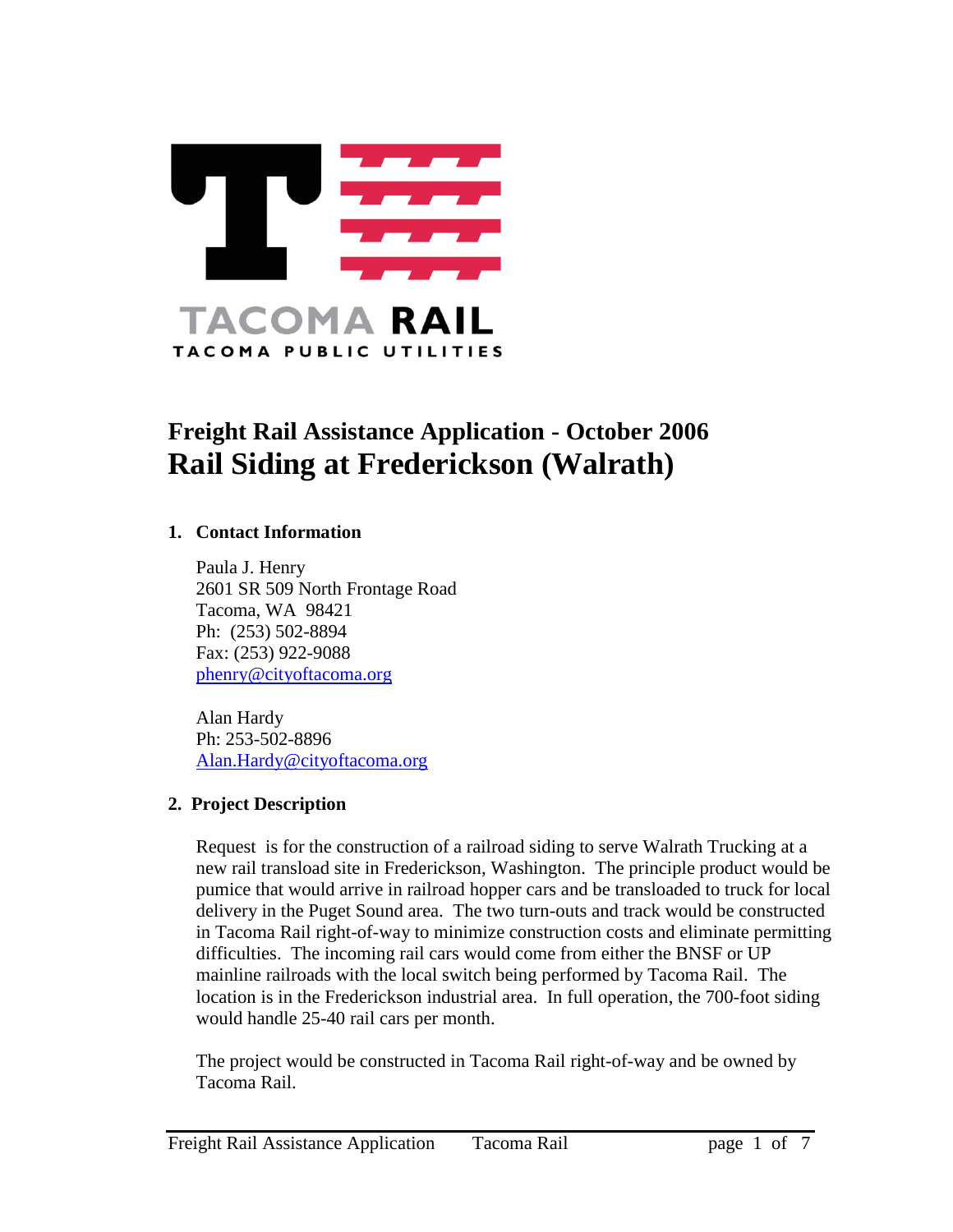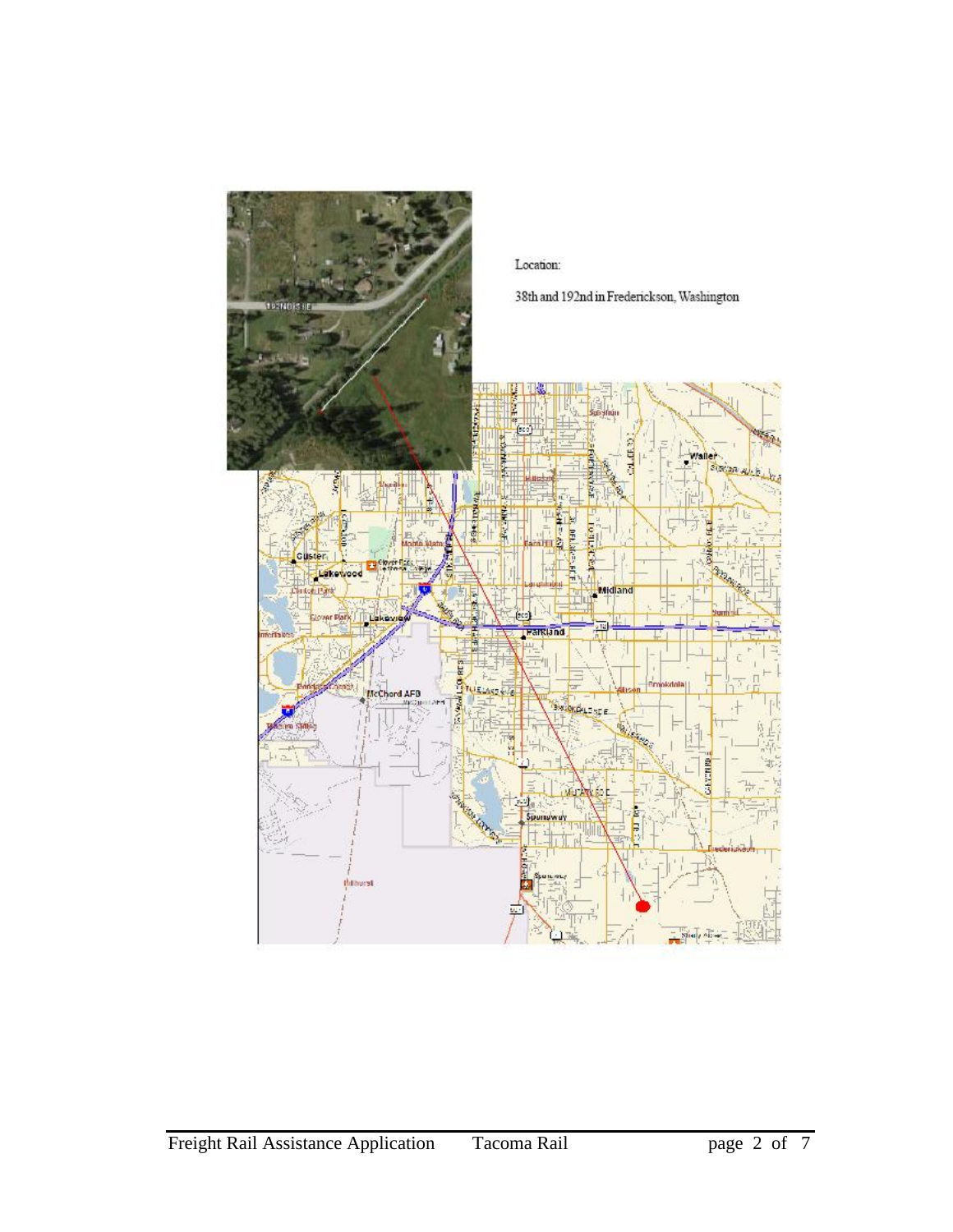### **3. Project Schedule**

| <b>Project Milestone</b>                                      | <b>Month/Year</b> |
|---------------------------------------------------------------|-------------------|
| Complete project definition                                   | March 2007        |
| Begin preliminary engineering                                 | <b>July 2007</b>  |
| Complete environmental documentation                          | <b>NA</b>         |
| Complete right of way certification (may include acquisition) | <b>NA</b>         |
| Start construction                                            | November 2007     |
| Construction compete and project functionally operational     | February 2008     |

## **4. Project Cost**

See next page insert.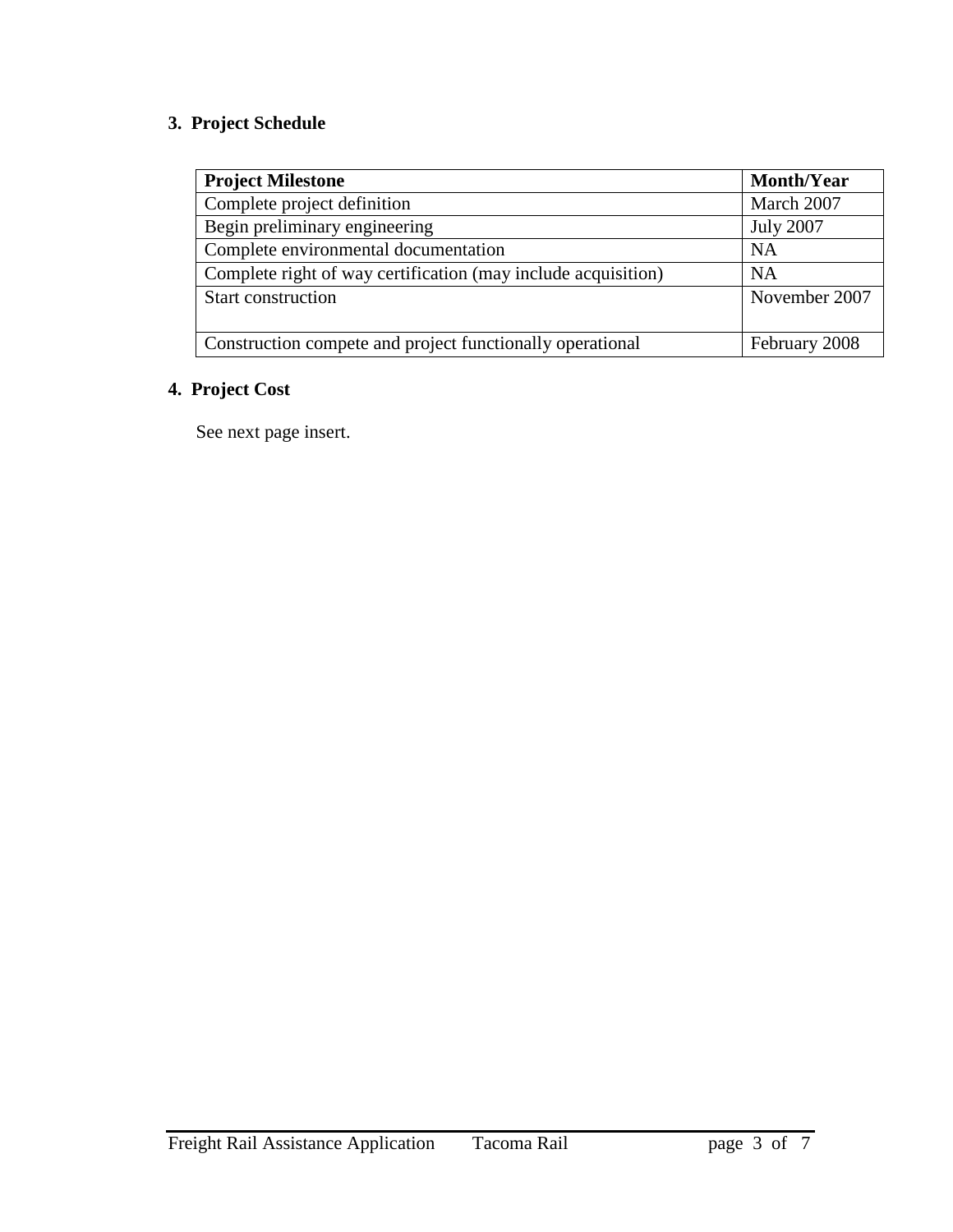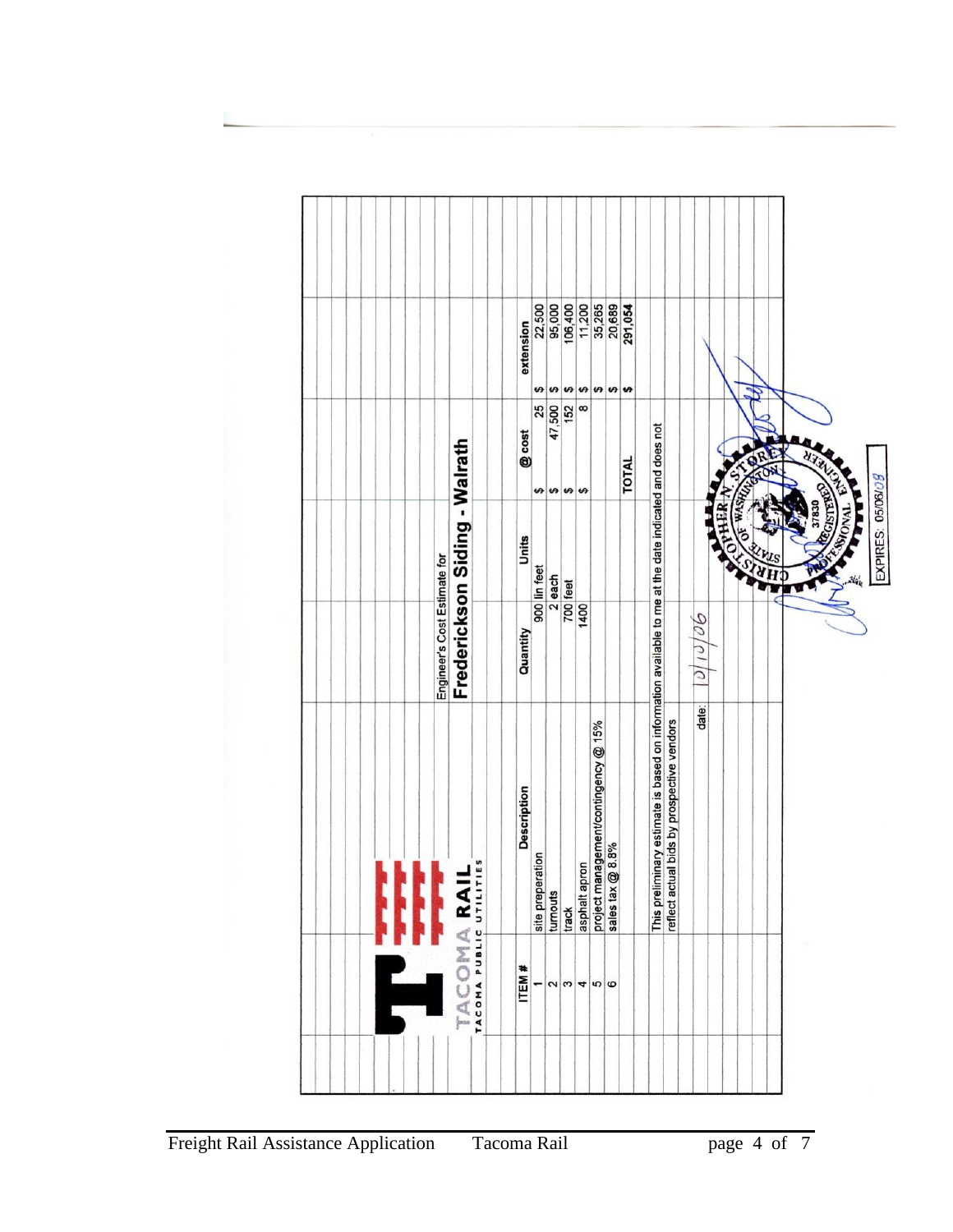#### **5. Proposed Funding**

Indicate funds for the project that are coming from various sources, and indicate if the funds are cash payments or benefits in kind.

| <b>Funding Source</b>        | <b>Public or</b> | <b>Cash or In-Kind</b> | Amount    |
|------------------------------|------------------|------------------------|-----------|
|                              | <b>Private</b>   |                        |           |
| <b>Local - Port District</b> |                  |                        |           |
| <b>Local - Other</b>         |                  |                        |           |
| Railroad – City of Tacoma    | <b>Public</b>    | <b>In-kind</b>         | \$20,000  |
| <b>WSDOT</b>                 | <b>Public</b>    | Cash                   | 221,054   |
| <b>Federal Funds</b>         |                  |                        |           |
| <b>Other - Walrath</b>       | <b>Private</b>   | Cash                   | 50,000    |
| <b>Total</b>                 |                  |                        | \$291,054 |

#### **6. Reduced Road Impacts**

Absent the ability to rail ship product into a local distribution center, the product could be trucked from Oregon. At 30 rail cars per month this would be approximately 170 truck trips up I-5. On Washington highways this is a reduction of almost 22,000 truck miles annually.

#### **7. List of Shippers**

T.E. Walrath Trucking, Inc., 3773 South 74<sup>th</sup>, Tacoma, WA 98409

#### **8. Safety**

Transport of pumice by rail eliminates occasional "dribble" from trucks that results in poor driving conditions on highways.

#### **9. Rail Delays**

Not applicable.

#### **10. Preservation of Rail Line**

Increased business will increase the long-term viability of the Tacoma Rail Mountain Division.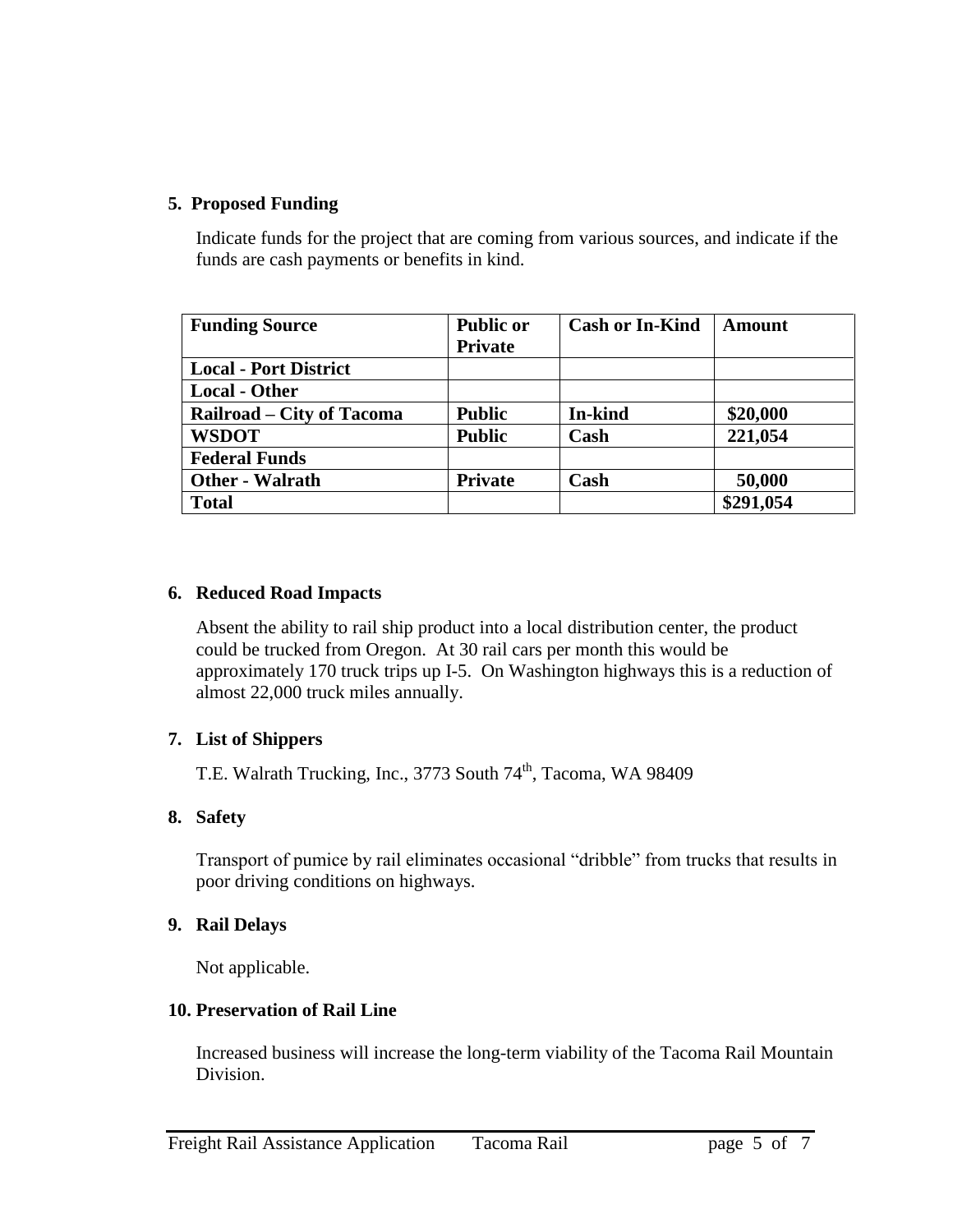#### **11. Environmental Impacts**

Pumice is used in several industrial applications. Transport of the raw material by rail is the most environmentally sensitive method. The fuel cost in ton/mile for rail transport is substantially lower than the ton/mile cost of trucking.

#### **12. Geographical Balance and Support for Regional Economies**

Having an active supplier of this raw material helps local users.

#### **13. Project Business Plan**

#### **Management Team**

**Paula J. Henry** is the railroad's Superintendent / Chief Operating Officer and has worked at Tacoma Rail since 1998 – as Superintendent since December 2005 and previously as Assistant Superintendent. Prior to working at Tacoma Rail, Ms. Henry held a number of administrative, planning and project management positions within City of Tacoma government since 1985. Ms. Henry is a graduate of Western Washington University in Bellingham, Washington with a bachelor's degree in regional urban planning. She currently holds an executive seat for the Board of Directors of the American Shortline Railroad Association. Ms. Henry is a member of the National Association for Railroad Female Executives, the National Association for Female Executives, Bates Technical College Foundation Board of Directors, and the World Trade Center. She has been a certified and licensed locomotive engineer.

**Dan Burns** is Assistant Superintendent and heads the Network Operations for all three Tacoma Rail divisions. He joined Tacoma Rail in early 2006 following 30 years of varied experience on the Milwaukee and the Burlington Northern Santa Fe class I mainline railroads. His railroad assignments have spanned the western United States in such varied positions as Region Service Performance Manager, Director of Administration, Manager Dispatcher Performance and various operating department positions. Most recently he spent 5 years as the Terminal Manager in Tacoma for the BNSF. He has been a certified and licensed locomotive engineer.

**Alan Hardy** is the railroad's Roadmaster and Mechanical Department Manager (Section Manager, Mechanical and Construction) and has worked for Tacoma Rail since August of 2004. Before coming to Tacoma Rail, Mr. Hardy worked 9 years for the nation's largest and the world's 2nd largest railroad track equipment manufacturer and contract services company as supervisor and manager assigned to the Union Pacific and Burlington Northern Santa Fe railroads in large scale construction and maintenance contracts. Before that he worked for a very successful short line railroad owned by and serving a Fortune 500 paper company in Northwest Florida. He held the positions of Signal Maintainer, Assistant Roadmaster and Roadmaster during his 21 year career there. Mr. Hardy graduated from Wallace Community College in